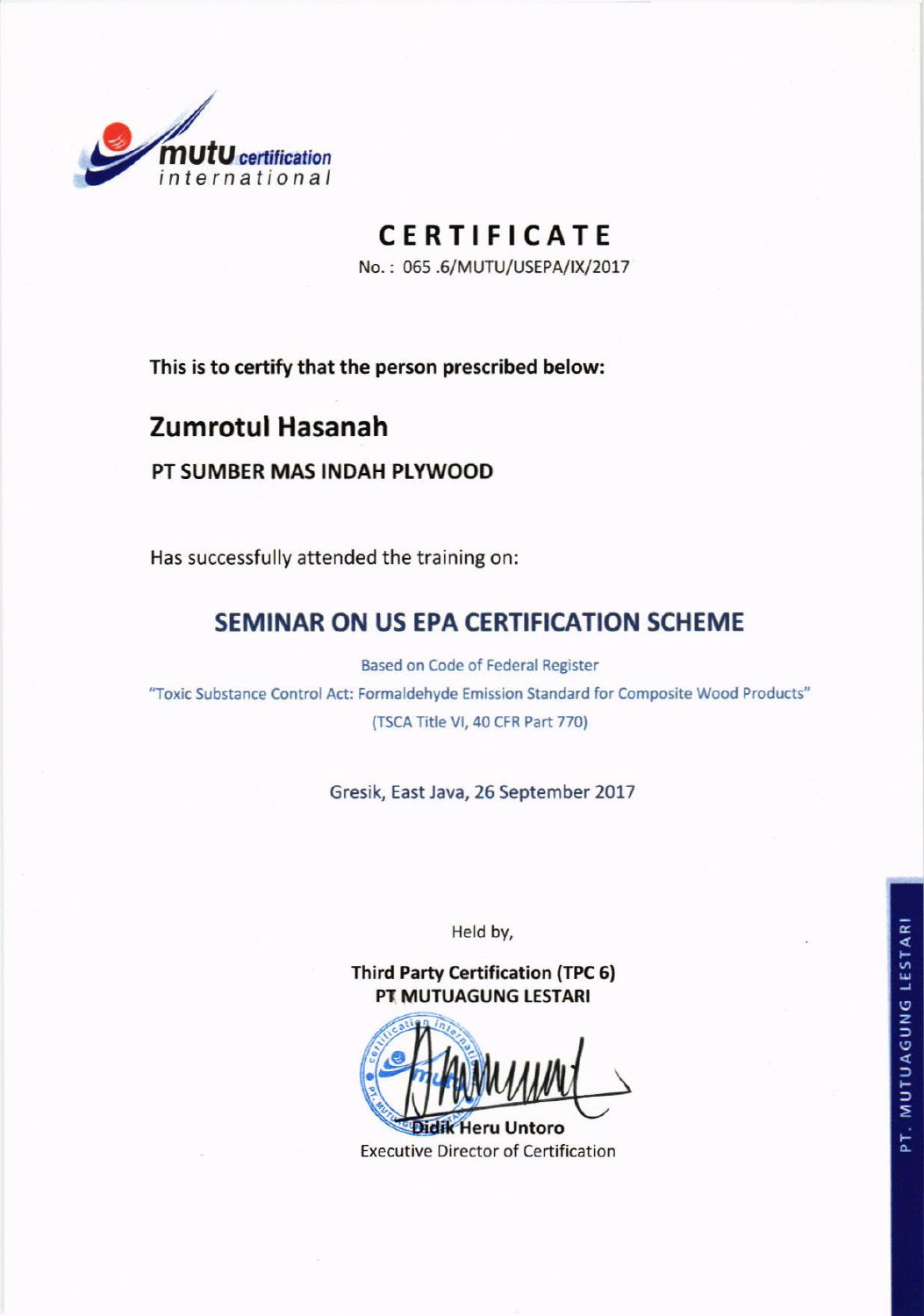

# **CERTIFICATE**

No.: 064.6/MUTU/USEPA/IX/2017

This is to certify that the person prescribed below:

# **Kakung Indra**

#### PT SUMBER MAS INDAH PLYWOOD

Has successfully attended the training on:

## SEMINAR ON US EPA CERTIFICATION SCHEME

Based on Code of Federal Register

"Toxic Substance Control Act: Formaldehyde Emission Standard for Composite Wood Products" (TSCA Title VI, 40 CFR Part 770)

Gresik, East Java, 26 September 2017

Held by,

**Third Party Certification (TPC 6)** PT MUTUAGUNG LESTARI

Executive Director of Certification